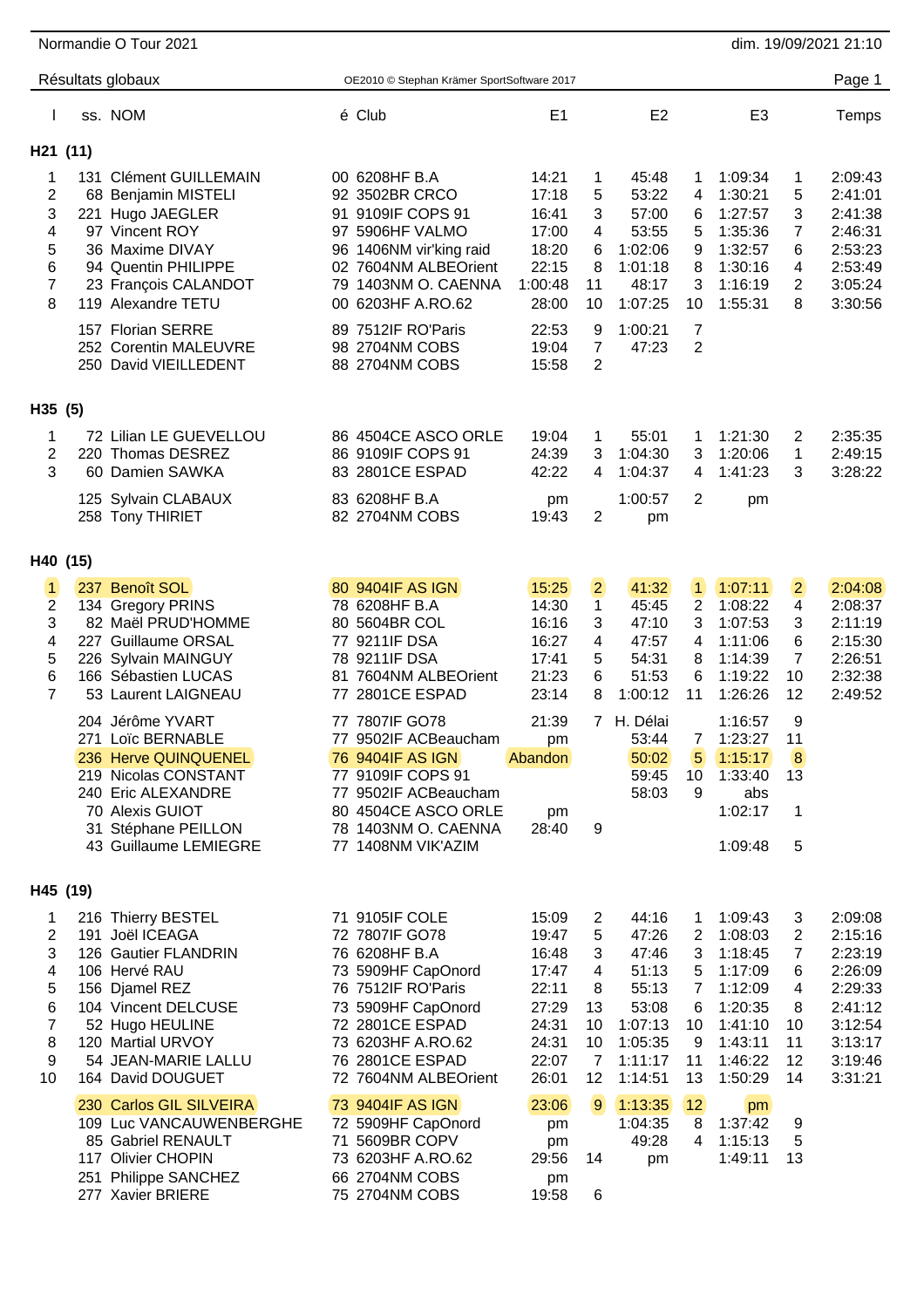|                                                                           | Normandie O Tour 2021                                                                                                                                                                                                              |         |                                                                                                                                                                                                                        |                                                                                                 |                                                                      |                                                                                                   |                                                                    |                                                                                                                       |                                                                   | dim. 19/09/2021 21:10                                                                                                 |
|---------------------------------------------------------------------------|------------------------------------------------------------------------------------------------------------------------------------------------------------------------------------------------------------------------------------|---------|------------------------------------------------------------------------------------------------------------------------------------------------------------------------------------------------------------------------|-------------------------------------------------------------------------------------------------|----------------------------------------------------------------------|---------------------------------------------------------------------------------------------------|--------------------------------------------------------------------|-----------------------------------------------------------------------------------------------------------------------|-------------------------------------------------------------------|-----------------------------------------------------------------------------------------------------------------------|
|                                                                           | Résultats globaux                                                                                                                                                                                                                  |         | OE2010 © Stephan Krämer SportSoftware 2017                                                                                                                                                                             |                                                                                                 |                                                                      |                                                                                                   |                                                                    |                                                                                                                       |                                                                   | Page 2                                                                                                                |
|                                                                           | ss. NOM                                                                                                                                                                                                                            |         | é Club                                                                                                                                                                                                                 | E <sub>1</sub>                                                                                  |                                                                      | E <sub>2</sub>                                                                                    |                                                                    | E <sub>3</sub>                                                                                                        |                                                                   | Temps                                                                                                                 |
| H45 (19)                                                                  | 270 Yoann TISSANDIER<br>42 Sébastien LEMARCHAND<br>267 Serge DUDOUT                                                                                                                                                                | (suite) | 76 2704NM COBS<br>72 1408NM VIK'AZIM<br>72 2704NM COBS                                                                                                                                                                 | 14:49                                                                                           | 1                                                                    |                                                                                                   |                                                                    | Abandon<br>1:05:46                                                                                                    | 1                                                                 |                                                                                                                       |
| H50 (20)                                                                  |                                                                                                                                                                                                                                    |         |                                                                                                                                                                                                                        |                                                                                                 |                                                                      |                                                                                                   |                                                                    |                                                                                                                       |                                                                   |                                                                                                                       |
| 1<br>$\overline{2}$<br>3<br>4<br>5<br>6<br>$\overline{7}$<br>8<br>9<br>10 | 90 Ludovic ANTRESANGLE<br>167 Arnaud PHILIPPE<br>150 Yann RICHARD<br>78 Pascal MARTIN<br>63 Denis GRAFFIN<br>47 Nicolas MOULET<br>171 Yann LE HELLOCO<br>182 Christophe BEAUVISAGE<br>79 Christian ANGLADE<br>103 Philippe ARROQUI |         | 71 5906HF VALMO<br>69 7604NM ALBEOrient<br>70 7205PL LMA 72<br>69 5402GE SCAPA NA<br>70 2904BR Quimper 29<br>69 2517BF OTB<br>69 7707IF OPA MONTIG<br>68 7807IF GO78<br>68 5604BR COL<br>69 5909HF CapOnord            | 16:33<br>16:46<br>16:13<br>18:08<br>25:55<br>17:28<br>18:28<br>20:05<br>23:00<br>22:18          | 3<br>4<br>2<br>$\overline{7}$<br>14<br>5<br>8<br>10<br>13<br>11      | 43:32<br>48:54<br>46:22<br>46:30<br>46:48<br>49:02<br>54:35<br>1:00:32<br>56:17<br>1:03:58        | $\overline{2}$<br>7<br>3<br>4<br>6<br>8<br>9<br>13<br>10<br>14     | 1:05:35<br>1:07:36<br>1:11:35<br>1:12:48<br>1:05:44<br>1:15:31<br>1:19:40<br>1:13:38<br>1:26:03<br>1:23:59            | 1<br>3<br>5<br>6<br>2<br>9<br>12<br>8<br>14<br>13                 | 2:05:40<br>2:13:16<br>2:14:10<br>2:17:26<br>2:18:27<br>2:22:01<br>2:32:43<br>2:34:15<br>2:45:20<br>2:50:15            |
|                                                                           | 168 Dominique VAUTIER<br>194 Antoine JOLLY<br>34 Christophe CHAPUT<br>257 Fabien EUDIER<br>256 Guillaume DUPONT<br>19 Eric BRASSART<br>264 Franck BIZIEN<br>162 Xavier COUREAU<br>208 Tristan HERTZOG<br>108 Laurent SCHIMPF       |         | 70 7604NM ALBEOrient<br>71 7807IF GO78<br>71 1406NM vir'king raid<br>70 2704NM COBS<br>69 2704NM COBS<br>70 1403NM O. CAENNA<br>70 2704NM COBS<br>70 7604NM ALBEOrient<br>70 7808IF ASMB-CO<br>68 5909HF CapOnord      | 17:36<br>pm<br>18:52<br>22:54<br>14:25<br>abs<br>abs                                            | 6<br>9<br>12<br>1                                                    | abs<br>46:37<br>57:47<br>56:29<br>38:11<br>abs<br>abs                                             | 5<br>12<br>11<br>1                                                 | 1:08:49<br>1:13:09<br>1:15:33<br>1:26:55<br>1:19:38<br>abs<br>abs<br>abs                                              | 4<br>7<br>10<br>15<br>11                                          |                                                                                                                       |
| H55 (16)                                                                  |                                                                                                                                                                                                                                    |         |                                                                                                                                                                                                                        |                                                                                                 |                                                                      |                                                                                                   |                                                                    |                                                                                                                       |                                                                   |                                                                                                                       |
| 1<br>$\overline{2}$<br>3<br>4<br>5<br>6<br>7<br>8<br>9<br>10<br>11        | 96 Philippe PAPIN<br>235 Pascal NAEL<br>190 Marc GRANCOIN<br>160 Frédéric BANIK<br>81 Fabrice CONIEL<br>161 Bruno BEAUVISAGE<br>93 Laurent BIZOT<br>142 BRUNO VERNEAU<br>89 Eric PIERRE<br>241 Daniel COFFE<br>200 Bertrand THENOZ |         | 65 5906HF VALMO<br>65 9404IF AS IGN<br>64 7807IF GO78<br>62 7604NM ALBEOrient<br>66 5604BR COL<br>65 7604NM ALBEOrient<br>64 5906HF VALMO<br>64 6208HF B.A<br>61 5803BF NORD<br>62 9502IF ACBeaucham<br>62 7807IF GO78 | 18:24<br>21:16<br>19:57<br>18:50<br>18:45<br>18:44<br>22:13<br>20:40<br>26:50<br>26:44<br>21:23 | $\overline{c}$<br>9<br>6<br>5<br>4<br>3<br>11<br>7<br>14<br>13<br>10 | 44:26<br>43:13<br>45:28<br>50:39<br>45:30<br>46:23<br>50:28<br>51:28<br>48:23<br>52:05<br>1:05:36 | 2<br>$\mathbf{1}$<br>3<br>10<br>4<br>5<br>9<br>12<br>6<br>13<br>14 | 1:07:49<br>1:06:18<br>1:07:57<br>1:08:49<br>1:14:16<br>1:13:25<br>1:10:23<br>1:12:09<br>1:21:40<br>1:24:36<br>1:35:55 | 2<br>$\mathbf{1}$<br>3<br>4<br>9<br>8<br>6<br>7<br>11<br>12<br>13 | 2:10:39<br>2:10:47<br>2:13:22<br>2:18:18<br>2:18:31<br>2:18:32<br>2:23:04<br>2:24:17<br>2:36:53<br>2:43:25<br>3:02:54 |
|                                                                           | 274 Patrick FLOQUET<br>223 Christophe DEVILLERS<br>101 Philippe TAELEMANS<br>158 Jean Marc TOMASSI<br>265 Stéphane MARCHAND                                                                                                        |         | 7709IF USM/CO<br>66 9209IF Raid-Up<br>62 5907HF T.A.D.<br>64 7512IF RO'Paris<br>65 2704NM COBS                                                                                                                         | pm<br>24:38<br>16:30<br>20:48<br>pm                                                             | 12<br>1<br>8                                                         | 48:39<br>48:25<br>51:07                                                                           | 8<br>$\overline{7}$<br>11                                          | 1:09:20<br>abs<br>pm<br>1:14:19                                                                                       | 5<br>10                                                           |                                                                                                                       |
| H60(8)                                                                    |                                                                                                                                                                                                                                    |         |                                                                                                                                                                                                                        |                                                                                                 |                                                                      |                                                                                                   |                                                                    |                                                                                                                       |                                                                   |                                                                                                                       |
| 1<br>2<br>3                                                               | 84 Daniel POEDRAS<br>57 Didier MARIE<br>74 Wilfrid SYLVESTRE                                                                                                                                                                       |         | 57 5609BR COPV<br>61 2801CE ESPAD<br>59 4504CE ASCO ORLE                                                                                                                                                               | 23:00<br>25:01<br>26:54                                                                         | 2<br>4<br>5                                                          | 46:59<br>42:16<br>53:17                                                                           | 3<br>$\overline{2}$<br>5                                           | 52:50<br>1:05:32<br>1:08:03                                                                                           | 2<br>5<br>6                                                       | 2:02:49<br>2:12:49<br>2:28:14                                                                                         |
|                                                                           | 105 Joël POULAIN<br>121 Philippe CASTIER<br>259 Armand DEDE<br>186 Nick CAMPBELL<br>179 Christian REUT                                                                                                                             |         | 59 5909HF CapOnord<br>58 6208HF B.A<br>61 2704NM COBS<br>57 7807IF GO78<br>59 7715IF AS SAMOIS                                                                                                                         | 18:43<br>24:01<br>27:19<br>35:22                                                                | 1<br>6<br>$\overline{7}$                                             | 33:23<br>3 Abandon<br>49:02                                                                       | 1<br>4                                                             | pm<br>1:03:57<br>51:57<br>55:59                                                                                       | 4<br>1<br>3                                                       |                                                                                                                       |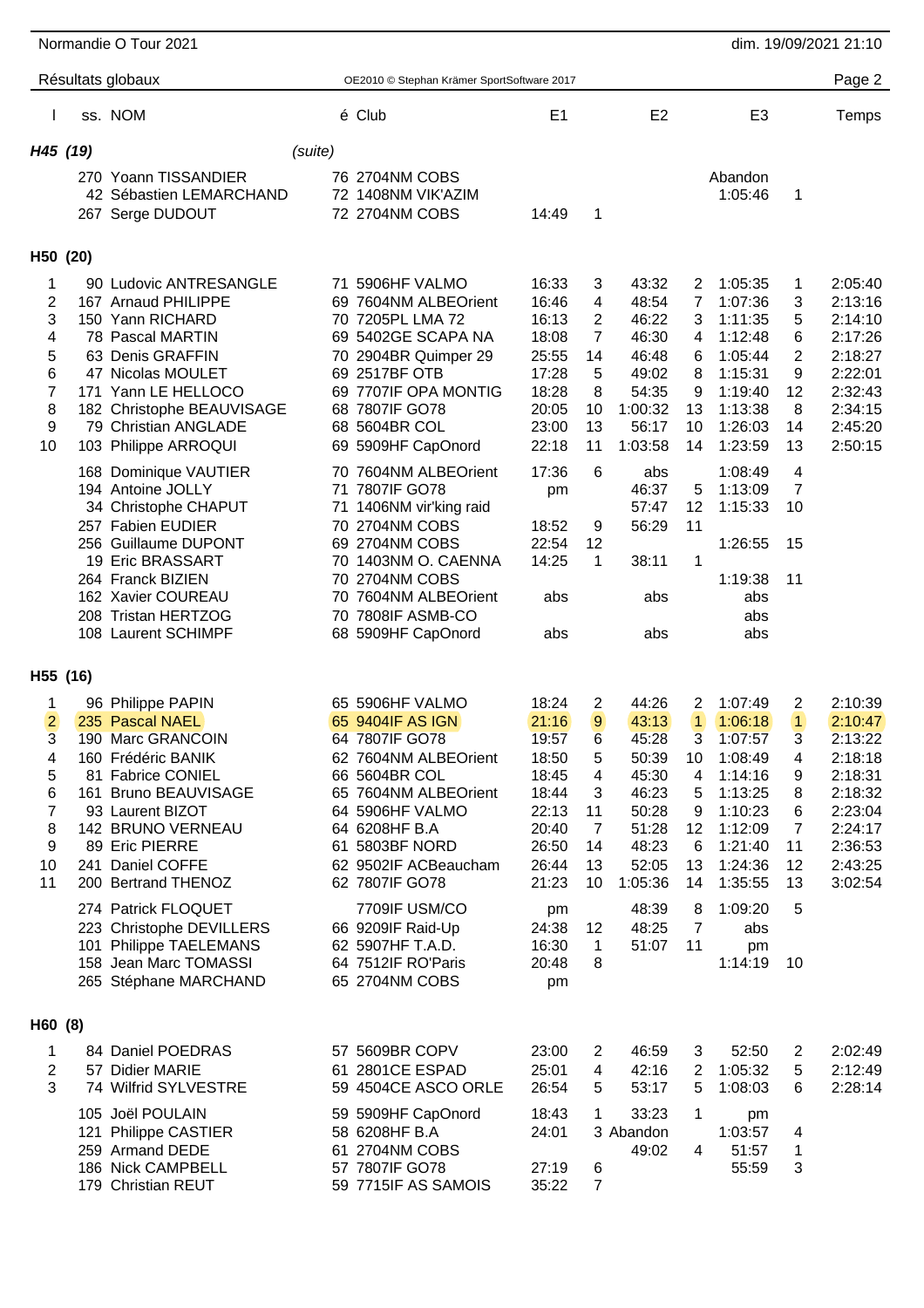|                                    | Normandie O Tour 2021                                                                                                                             |                                                                                                                                          |                                                             |                                                                                                       |                                                                                                                 |                                                 | dim. 19/09/2021 21:10                                          |
|------------------------------------|---------------------------------------------------------------------------------------------------------------------------------------------------|------------------------------------------------------------------------------------------------------------------------------------------|-------------------------------------------------------------|-------------------------------------------------------------------------------------------------------|-----------------------------------------------------------------------------------------------------------------|-------------------------------------------------|----------------------------------------------------------------|
|                                    | Résultats globaux                                                                                                                                 | OE2010 © Stephan Krämer SportSoftware 2017                                                                                               |                                                             |                                                                                                       |                                                                                                                 |                                                 | Page 3                                                         |
|                                    | ss. NOM                                                                                                                                           | é Club                                                                                                                                   | E <sub>1</sub>                                              | E <sub>2</sub>                                                                                        | E <sub>3</sub>                                                                                                  |                                                 | Temps                                                          |
| H65 (3)                            |                                                                                                                                                   |                                                                                                                                          |                                                             |                                                                                                       |                                                                                                                 |                                                 |                                                                |
| 1                                  | 213 Dominique ETIENNE                                                                                                                             | 52 8807GE LO Sanchey                                                                                                                     | 32:07                                                       | 59:56<br>1                                                                                            | 1:16:20<br>1                                                                                                    | 1                                               | 2:48:23                                                        |
|                                    | 69 Gérard CAU<br>76 Paul ALLE                                                                                                                     | 52 4504CE ASCO ORLE<br>56 5402GE SCAPA NA                                                                                                | abs                                                         | Abandon<br>abs                                                                                        | 2:02:25<br>abs                                                                                                  | 2                                               |                                                                |
| H70 (7)                            |                                                                                                                                                   |                                                                                                                                          |                                                             |                                                                                                       |                                                                                                                 |                                                 |                                                                |
| 1<br>$\overline{2}$<br>3<br>4      | 64 Hervé CABON<br>175 Michel SOL<br>87 Fabrice DOUMET<br>110 Gilles GAILLARD                                                                      | 47 2999BR INDIVIDUEL<br>48 7707IF OPA MONTIG<br>51 5803BF NORD<br>51 6099HF INDIVIDUEL                                                   | 28:15<br>28:25<br>36:29<br>42:55                            | 44:37<br>1<br>1:01:08<br>2<br>1:04:22<br>4<br>1:23:39<br>5                                            | 1:09:04<br>1<br>3<br>1:24:27<br>1:27:19<br>4<br>1:52:31<br>6                                                    | 1<br>3<br>4<br>6                                | 2:21:56<br>2:54:00<br>3:08:10<br>3:59:05                       |
|                                    | 178 Daniel TESSIER<br>144 Bernard BEHOTEGUY<br>24 Michel LEPETIT                                                                                  | 48 7709IF USM/CO<br>47 6408NA COOL<br>50 1403NM O. CAENNA                                                                                | 32:22                                                       | 3<br>55:44<br>1:14:34                                                                                 | $\overline{2}$<br>pm<br>5<br>1:46:42<br>1:18:55                                                                 | 5<br>2                                          |                                                                |
| H75 (4)                            |                                                                                                                                                   |                                                                                                                                          |                                                             |                                                                                                       |                                                                                                                 |                                                 |                                                                |
| 1<br>2                             | 244 Gérard LEFRANÇOIS<br>207 Roland DIEUDONNE                                                                                                     | 46 9502IF ACBeaucham<br>45 7808IF ASMB-CO                                                                                                | 35:25<br>48:41                                              | 56:50<br>1<br>3<br>1:23:34                                                                            | 1:18:17<br>1<br>$\overline{2}$<br>1:45:15                                                                       | 1<br>$\overline{2}$                             | 2:50:32<br>3:57:30                                             |
|                                    | 245 Jacques FLAMENT<br>268 Guy COUPEY                                                                                                             | <b>ASUB ASUB</b><br>42 2704NM COBS                                                                                                       | 40:38                                                       | 2<br>Abandon                                                                                          | pm                                                                                                              |                                                 |                                                                |
| H18 (6)                            |                                                                                                                                                   |                                                                                                                                          |                                                             |                                                                                                       |                                                                                                                 |                                                 |                                                                |
| 1<br>$\overline{c}$<br>3           | 199 Bastien THENOZ<br>170 Alec LE HELLOCO<br>192 Jon ICEAGA                                                                                       | 04 7807IF GO78<br>04 7707IF OPA MONTIG<br>03 7807IF GO78                                                                                 | 11:50<br>13:31<br>15:25                                     | 39:03<br>1<br>40:58<br>2<br>3<br>49:31                                                                | 57:47<br>1<br>$\overline{2}$<br>59:50<br>3<br>1:12:40                                                           | 1<br>2<br>3                                     | 1:48:40<br>1:54:19<br>2:17:36                                  |
|                                    | 112 Noah DELCUSE<br>107 Maël RAU<br>40 Louis LEMARCHAND                                                                                           | 04 5909HF CapOnord<br>03 5909HF CapOnord<br>04 1408NM VIK'AZIM                                                                           | 30:31<br>24:31                                              | 5 Abandon<br>1:18:23<br>4                                                                             | abs<br>4 Abandon<br>pm                                                                                          |                                                 |                                                                |
| H16 (8)                            |                                                                                                                                                   |                                                                                                                                          |                                                             |                                                                                                       |                                                                                                                 |                                                 |                                                                |
| 1<br>2<br>3<br>4<br>5              | 169 Baptiste DELORME<br>122 LUCA CHABE<br>35 Titouan CHAPUT<br>181 Victor ANDRILLON<br>12 Gabin TRUFFAUT<br>205 Raphaël YVART<br>8 Martin SANCHEZ | 05 7707IF OPA MONTIG<br>05 6208HF B.A<br>05 1406NM vir'king raid<br>05 7807IF GO78<br>05 2704NM COBS<br>06 7807IF GO78<br>05 2704NM COBS | 13:20<br>15:55<br>15:25<br>18:38<br>16:34<br>16:33<br>22:04 | 29:39<br>1<br>35:24<br>4<br>34:52<br>3<br>7<br>43:38<br>37:19<br>6<br>45:37<br>5<br>8<br>42:27        | 59:32<br>1<br>3<br>1:02:43<br>1:08:30<br>2<br>$\overline{7}$<br>1:27:33<br>1:40:32<br>4<br>8<br>abs<br>abs<br>6 | 1<br>2<br>3<br>4<br>5                           | 1:42:31<br>1:54:02<br>1:58:47<br>2:29:49<br>2:34:25            |
|                                    | 18 Elouan BRASSART                                                                                                                                | 06 1403NM O. CAENNA                                                                                                                      | 15:18                                                       | 2<br>37:45                                                                                            | 5                                                                                                               |                                                 |                                                                |
| H14 (8)                            |                                                                                                                                                   |                                                                                                                                          |                                                             |                                                                                                       |                                                                                                                 |                                                 |                                                                |
| $\vert$ 1<br>2<br>3<br>4<br>5<br>6 | 231 Louis GIL SILVEIRA<br>172 Tom MARIENNE<br>203 Erwan YVART<br>201 Jérémie THENOZ<br>33 Clément RICHARD<br>218 Nathan PAYET                     | 07 9404IF AS IGN<br>07 7707IF OPA MONTIG<br>08 7807IF GO78<br>08 7807IF GO78<br>07 1403NM O. CAENNA<br>07 9105IF COLE                    | 17:00<br>19:11<br>19:06<br>25:21<br>23:58<br>31:05          | $\vert$ 1<br>26:48<br>28:45<br>3<br>$\overline{2}$<br>32:42<br>5<br>35:00<br>43:24<br>4<br>40:23<br>6 | 52:38<br>$\vert$ 1<br>$\overline{2}$<br>53:49<br>3<br>56:11<br>4<br>56:16<br>56:25<br>6<br>5<br>1:09:04         | $\vert$ 1<br>$\overline{2}$<br>3<br>4<br>5<br>6 | 1:36:26<br>1:41:45<br>1:47:59<br>1:56:37<br>2:03:47<br>2:20:32 |
|                                    | 180 Enki ANDRILLON<br>39 Jules LEMARCHAND                                                                                                         | 08 7807IF GO78<br>07 1408NM VIK'AZIM                                                                                                     | 42:39                                                       | 7                                                                                                     | 1:20:45<br>1:13:23                                                                                              | 8<br>$\overline{7}$                             |                                                                |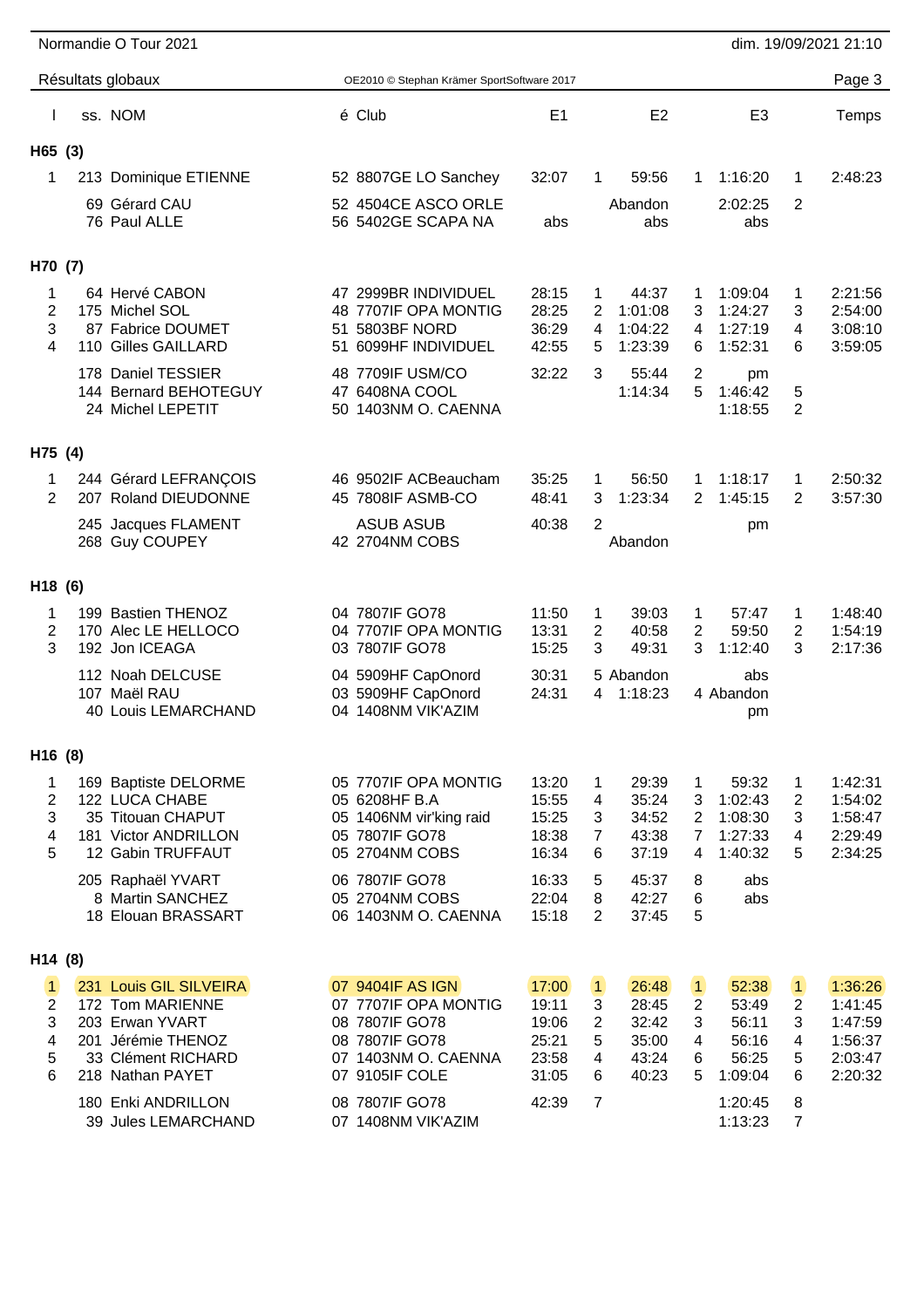|                                            |     | Résultats globaux                                                                                       | OE2010 © Stephan Krämer SportSoftware 2017                                                      |                                  |                                      |                                        |                                       |                                          |                               | Page 4                                   |
|--------------------------------------------|-----|---------------------------------------------------------------------------------------------------------|-------------------------------------------------------------------------------------------------|----------------------------------|--------------------------------------|----------------------------------------|---------------------------------------|------------------------------------------|-------------------------------|------------------------------------------|
|                                            |     | ss. NOM                                                                                                 | é Club                                                                                          | E <sub>1</sub>                   |                                      | E <sub>2</sub>                         |                                       | E <sub>3</sub>                           |                               | Temps                                    |
| H12 (8)                                    |     |                                                                                                         |                                                                                                 |                                  |                                      |                                        |                                       |                                          |                               |                                          |
| 1<br>$\overline{2}$<br>3                   |     | 198 Arnaud THENOZ<br>49 JULIEN GATINEAU<br>152 Noé VAUCEL                                               | 10 7807IF GO78<br>09 2801CE ESPAD<br>09 7205PL LMA 72                                           | 20:07<br>21:10<br>36:12          | 3<br>4<br>$\overline{7}$             | 19:44<br>24:56<br>45:52                | 1<br>2<br>5                           | 21:10<br>27:02<br>31:09                  | 2<br>3<br>5                   | 1:01:01<br>1:13:08<br>1:53:13            |
|                                            | 188 | 11 Aurel TRUFFAUT<br>50 PAUL GATINEAU<br>15 Koben DESTREZ<br>Thomas COUSTE CLERC<br>45 Raphaël LEMIEGRE | 09 2704NM COBS<br>09 2801CE ESPAD<br>10 0207HF VervinsO<br>09 7807IF GO78<br>10 1408NM VIK'AZIM | 16:15<br>16:43<br>30:15<br>23:59 | 1<br>2<br>6<br>5                     | 28:49<br>pm<br>38:29                   | 3<br>4                                | pm<br>20:00<br>pm<br>28:21<br>abs        | 1<br>4                        |                                          |
| H10 (6)                                    |     |                                                                                                         |                                                                                                 |                                  |                                      |                                        |                                       |                                          |                               |                                          |
| 1<br>$\overline{2}$<br>$\mathbf{3}$        |     | 71 Aubin GUIOT<br>133 Adam PRINS<br>232 Nathan GIL SILVEIRA                                             | 12 4504CE ASCO ORLE<br>11 6208HF B.A<br>14 9404IF AS IGN                                        | 15:58<br>17:21<br>28:41          | 1<br>2<br>$\overline{4}$             | 17:40<br>27:37<br>37:03                | 1<br>$\overline{2}$<br>3 <sup>1</sup> | 17:02<br>21:11<br>34:18                  | 1<br>3<br>$\overline{4}$      | 50:40<br>1:06:09<br>1:40:02              |
|                                            |     | 128 TOM FLANDRIN<br>239 Mats SOL<br>238 Kimi SOL                                                        | 11 6208HF B.A<br>16 9404IF AS IGN<br>12 9404IF AS IGN                                           | 20:31<br>38:04<br>35:57          | 3<br>$6\phantom{.}6$<br>5            |                                        |                                       | 17:06                                    | 2                             |                                          |
| D21 (13)                                   |     |                                                                                                         |                                                                                                 |                                  |                                      |                                        |                                       |                                          |                               |                                          |
| 1<br>$\overline{2}$<br>3<br>$\overline{4}$ |     | 165 Caroline GANIERE<br>22 Emilie CALANDOT<br>173 Céline PEKER<br>58 MARION PELLETIER                   | 88 7604NM ALBEOrient<br>85 1403NM O. CAENNA<br>99 7707IF OPA MONTIG<br>99 2801CE ESPAD          | 20:11<br>26:33<br>20:47<br>29:32 | 2<br>6<br>3<br>9                     | 56:38<br>1:00:49<br>1:04:48<br>1:22:55 | 2<br>3<br>6<br>9                      | 1:36:13<br>1:26:06<br>1:47:03<br>2:07:13 | 2<br>1<br>4<br>6              | 2:53:02<br>2:53:28<br>3:12:38<br>3:59:40 |
|                                            |     | 153 Lolita LAURENT<br>253 Malaurine DUDOUT<br>254 Marie TOUTAIN<br>222 Justine ROY                      | 90 7512IF RO'Paris<br>97 2704NM COBS<br>93 2704NM COBS<br>89 9109IF COPS 91                     | 23:41<br>21:08<br>pm             | 5<br>4                               | abs<br>1:04:23<br>56:01<br>1:13:11     | 5<br>1                                | 1:36:43<br>2:00:05                       | 3                             |                                          |
|                                            | 261 | 148 Morgane RICHARD<br>Candice WILD<br>269 Raphaëlle FREMONT                                            | 00 7205PL LMA 72<br>2704NM COBS<br>91<br>00 2704NM COBS                                         | 26:48                            | 7                                    | 1:12:35<br>1:01:18                     | 8<br>7<br>4                           | Abandon                                  | 5                             |                                          |
|                                            |     | 37 MATHILDE LEHAULT<br>255 Loane DUDOUT                                                                 | 96 1406NM vir'king raid<br>99 2704NM COBS                                                       | 28:49<br>17:35                   | 8<br>1                               |                                        |                                       |                                          |                               |                                          |
| D20 (6)                                    |     |                                                                                                         |                                                                                                 |                                  |                                      |                                        |                                       |                                          |                               |                                          |
| 1<br>$\overline{2}$                        |     | 67 Maélyne GOUJARD<br>118 Pauline LANDRY                                                                | 02 3502BR CRCO<br>01 6203HF A.RO.62                                                             | 26:21<br>22:03                   | 4<br>3                               | 39:43<br>43:25                         | 1.<br>4                               | 1:18:54<br>1:21:33                       | 4<br>5                        | 2:24:58<br>2:27:01                       |
|                                            |     | 66 Noan BOUVIER<br>10 Manon TISSANDIER                                                                  | 01 3502BR CRCO<br>02 2704NM COBS                                                                | 20:47                            | 2                                    | 43:09<br>41:19                         | 3<br>2                                | abs<br>1:12:02                           | 1                             |                                          |
|                                            |     | 17 Amandine CAVARROC<br>272 Félicie PERUS                                                               | 01 1106OC COORE MJ<br>01 1408NM VIK'AZIM                                                        | 18:56                            | 1                                    |                                        |                                       | 1:12:08<br>1:12:46                       | $\overline{2}$<br>3           |                                          |
| D35 (4)                                    |     |                                                                                                         |                                                                                                 |                                  |                                      |                                        |                                       |                                          |                               |                                          |
| 1                                          |     | 16 Lise DESTREZ                                                                                         | 84 0207HF VervinsO                                                                              | 31:45                            | 2                                    | 50:41                                  | 3                                     | 1:43:45                                  | 1                             | 3:06:11                                  |
|                                            |     | 155 Allison MOAL<br>260 Elodie PIERRE<br>233 Sabrina LEBLANC                                            | 85 7512IF RO'Paris<br>83 2704NM COBS<br>92 9404IF AS IGN                                        | 19:18<br>Abandon                 | 1                                    | 39:13<br>45:43                         | 1<br>2                                |                                          |                               |                                          |
| D40 (9)                                    |     |                                                                                                         |                                                                                                 |                                  |                                      |                                        |                                       |                                          |                               |                                          |
| 1<br>$\overline{2}$<br>3 <sup>1</sup><br>4 |     | 139 Marlene SANCHEZ<br>140 Elodie VANDOMME<br>228 Caroline BOULAIS<br>176 Nadejda VASILOI               | 77 6208HF B.A<br>80 6208HF B.A<br>81 9404IF AS IGN<br>77 7707IF OPA MONTIG                      | 16:58<br>21:28<br>35:45<br>27:11 | 1<br><u>3</u><br>$\overline{7}$<br>5 | 47:31<br>47:44<br>58:46<br>1:13:39     | 2<br>3<br>$\sqrt{5}$<br>7             | 1:05:41<br>1:08:05<br>1:33:29<br>1:43:26 | 2<br>3<br>$\overline{4}$<br>5 | 2:10:10<br>2:17:17<br>3:08:00<br>3:24:16 |

Normandie O Tour 2021 21:10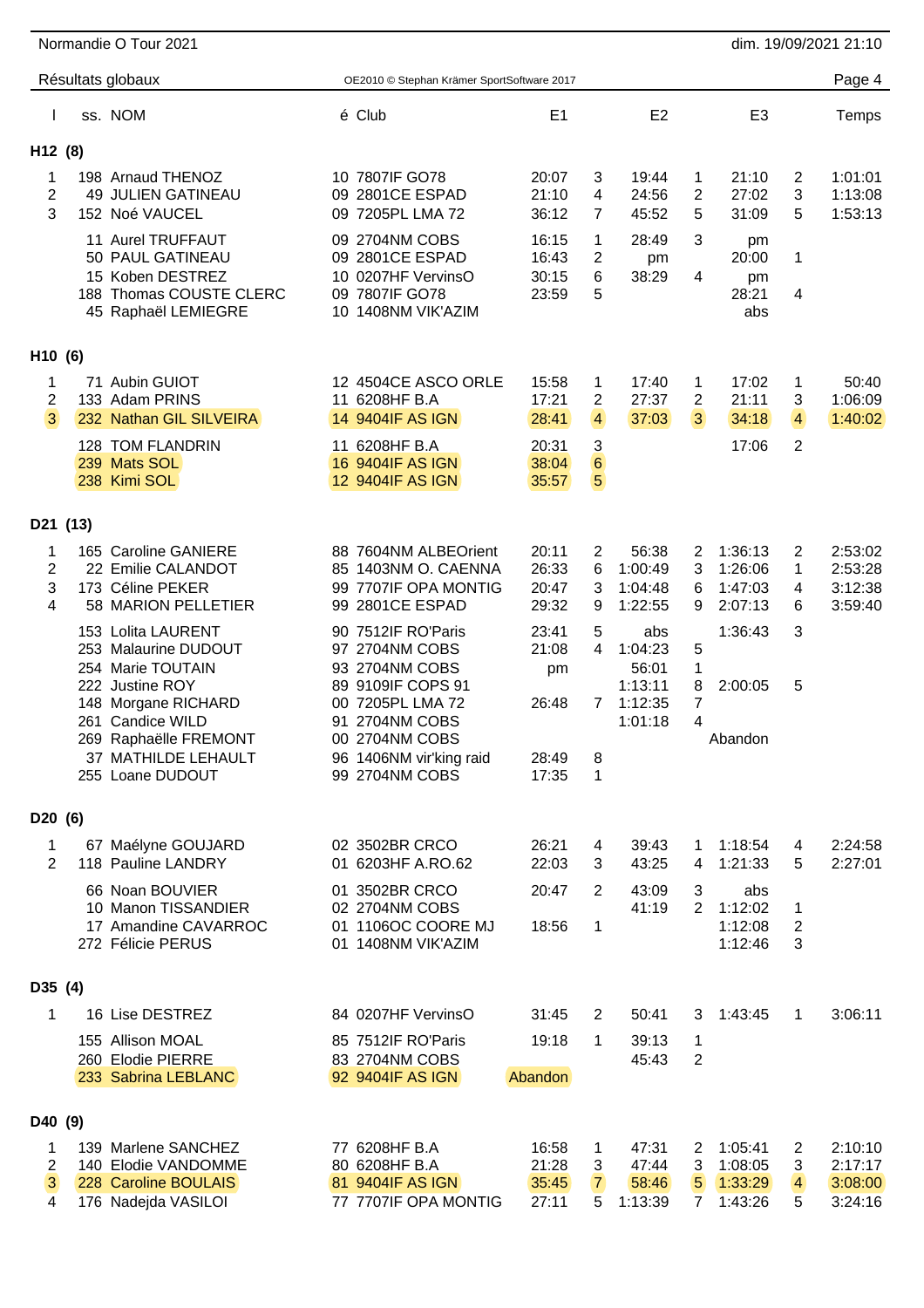|                                    |          | Normandie O Tour 2021                                                                                                                                                                                          |         |                                                                                                                                                                                     |                                                             |                                           |                                                 |                                    |                                                     |                          | dim. 19/09/2021 21:10                               |
|------------------------------------|----------|----------------------------------------------------------------------------------------------------------------------------------------------------------------------------------------------------------------|---------|-------------------------------------------------------------------------------------------------------------------------------------------------------------------------------------|-------------------------------------------------------------|-------------------------------------------|-------------------------------------------------|------------------------------------|-----------------------------------------------------|--------------------------|-----------------------------------------------------|
|                                    |          | Résultats globaux                                                                                                                                                                                              |         | OE2010 © Stephan Krämer SportSoftware 2017                                                                                                                                          |                                                             |                                           |                                                 |                                    |                                                     |                          | Page 5                                              |
|                                    |          | ss. NOM                                                                                                                                                                                                        |         | é Club                                                                                                                                                                              | E <sub>1</sub>                                              |                                           | E <sub>2</sub>                                  |                                    | E <sub>3</sub>                                      |                          | Temps                                               |
| D40 (9)                            |          |                                                                                                                                                                                                                | (suite) |                                                                                                                                                                                     |                                                             |                                           |                                                 |                                    |                                                     |                          |                                                     |
|                                    |          | 243 Laura KUCINSKA<br>135 Sandrine PRINS<br>224 Sandrine DEMARQUAY<br>266 Sophie TRUFFAUT<br>46 Virginie LEMIEGRE                                                                                              |         | 78 9502IF ACBeaucham<br>81 6208HF B.A<br>78 9211IF DSA<br>80 2704NM COBS<br>80 1408NM VIK'AZIM                                                                                      | 26:19<br>29:28<br>19:33                                     | 4<br>6<br>2                               | 46:28<br>52:18<br>1:05:39                       | 1<br>4<br>6                        | abs<br>1:05:35                                      | 1                        |                                                     |
|                                    | D45 (14) |                                                                                                                                                                                                                |         |                                                                                                                                                                                     |                                                             |                                           |                                                 |                                    |                                                     |                          |                                                     |
| 1<br>2<br>3<br>4                   |          | 132 MAGALI LAUDE<br>202 Perrine THENOZ<br>95 Patricia FINET<br>98 Marie-Pierre SENCE<br>217 Christine ERBLAND                                                                                                  |         | 76 6208HF B.A<br>73 7807IF GO78<br>72 5906HF VALMO<br>75 5906HF VALMO<br>72 9105IF COLE                                                                                             | 17:33<br>18:04<br>23:40<br>23:54<br>26:52                   | 1<br>2<br>6<br>7<br>8                     | 43:05<br>44:05<br>54:00<br>53:05<br>pm          | 1<br>2<br>6<br>5                   | 1:03:09<br>1:03:32<br>1:18:52<br>1:29:03<br>1:10:32 | 1<br>2<br>5<br>7<br>3    | 2:03:47<br>2:05:41<br>2:36:32<br>2:46:02            |
|                                    |          | 143 Karine VIEQUE<br>111 Sandrine BAUD<br>214 Florence BESTEL<br>21 Sophie BRASSART<br>115 Juliette CHOPIN<br>41 Sandrine LEMARCHAND<br>276 Stéphanie POULAIN<br>229 Aurélie GIL SILVEIRA<br>25 Céline PEILLON |         | 74 6208HF B.A<br>75 6203HF A.RO.62<br>70 9105IF COLE<br>75 1403NM O. CAENNA<br>72 6203HF A.RO.62<br>73 1408NM VIK'AZIM<br>76 2704NM COBS<br>76 9404IF AS IGN<br>76 1403NM O. CAENNA | 20:43<br>34:25<br>22:06<br>23:07<br>50:44<br>27:45<br>37:48 | 3<br>10<br>4<br>5<br>12<br>9<br>11        | pm<br>1:23:44<br>56:39<br>49:45<br>pm<br>46:45  | 8<br>7<br>4<br>3                   | 1:19:36<br>1:17:20                                  | 6<br>4                   |                                                     |
|                                    |          |                                                                                                                                                                                                                |         |                                                                                                                                                                                     |                                                             |                                           |                                                 |                                    |                                                     |                          |                                                     |
| D50 (9)<br>1<br>2<br>3<br>4<br>5   |          | 75 Nathalie GUENIN<br>209 Marianne PASSELERGUE<br>80 Françoise ANGLADE<br>102 Anne-sophie ARROQUI<br>137 Virginie PRUVOST<br>193 Jeanette JANSSON                                                              |         | 70 5116GE ASO Sillery<br>70 7808IF ASMB-CO<br>67 5604BR COL<br>70 5909HF CapOnord<br>71 6208HF B.A<br>68 7807IF GO78                                                                | 19:16<br>24:18<br>28:30<br>27:28<br>33:05<br>22:24          | 1<br>3<br>5<br>4<br>6<br>$\boldsymbol{2}$ | 35:18<br>38:59<br>38:53<br>43:38<br>56:14<br>pm | 1<br>3<br>$\overline{2}$<br>4<br>5 | 58:34<br>54:23<br>54:08<br>53:12<br>1:05:09<br>pm   | 6<br>4<br>3<br>2<br>7    | 1:53:08<br>1:57:40<br>2:01:31<br>2:04:18<br>2:34:28 |
|                                    |          | 163 Valérie CROUIN<br>262 Esthel LEMERCIER<br>215 Florence BESTEL                                                                                                                                              |         | 68 7604NM ALBEOrient<br>70 2704NM COBS<br>70 9105IF COLE                                                                                                                            | 38:38                                                       | 7                                         |                                                 |                                    | pm<br>41:48<br>57:07                                | 1<br>5                   |                                                     |
| D55 (9)                            |          |                                                                                                                                                                                                                |         |                                                                                                                                                                                     |                                                             |                                           |                                                 |                                    |                                                     |                          |                                                     |
| 1<br>$\overline{2}$<br>3<br>4<br>5 |          | 83 Virginie OLIGO<br>174 Valérie PEKER<br>242 Marie-Pierre COFFE<br>59 FLORENCE RENOU<br>187 Ulrike CHARDOT                                                                                                    |         | 62 5609BR COPV<br>64 7707IF OPA MONTIG<br>63 9502IF ACBeaucham<br>64 2801CE ESPAD<br>64 7807IF GO78                                                                                 | 20:58<br>27:40<br>29:55<br>34:12<br>37:58                   | 1<br>2<br>3<br>4<br>7                     | 33:29<br>42:47<br>44:57<br>48:31<br>1:00:23     | 1<br>$\overline{2}$<br>3<br>4<br>5 | 44:05<br>54:44<br>56:53<br>55:30<br>1:12:57         | 1<br>2<br>4<br>3<br>6    | 1:38:32<br>2:05:11<br>2:11:45<br>2:18:13<br>2:51:18 |
|                                    |          | 275 Natacha SPILKA<br>159 Uli VILLAME<br>263 Valérie BEAUVISAGE<br>184 Fabienne BEAUVISAGE                                                                                                                     |         | 1403NM O. CAENNA<br>64 7512IF RO'Paris<br>65 2704NM COBS<br>64 7807IF GO78                                                                                                          | 35:05<br>35:23<br>42:56                                     | 5<br>6<br>8                               | abs                                             |                                    | 1:02:52<br>1:14:36<br>pm                            | 5<br>$\overline{7}$      |                                                     |
| D60 (7)                            |          |                                                                                                                                                                                                                |         |                                                                                                                                                                                     |                                                             |                                           |                                                 |                                    |                                                     |                          |                                                     |
| 1<br>$\overline{2}$<br>3<br>4      |          | 154 Pascale MARTIN<br>189 Isabelle GLASSET<br>211 Pascale BOCQUET<br>88 A-Marie PIERRE                                                                                                                         |         | 60 7512IF RO'Paris<br>59 7807IF GO78<br>60 8607NA Poitiers CO<br>59 5803BF NORD                                                                                                     | 20:52<br>24:43<br>29:51<br>38:13                            | $\mathbf{1}$<br>$\mathbf{2}$<br>3<br>4    | 36:01<br>39:49<br>45:41<br>1:12:24              | 1<br>$\overline{2}$<br>3<br>5.     | 41:16<br>57:18<br>59:49<br>1:10:31                  | 1<br>3<br>4<br>6         | 1:38:09<br>2:01:50<br>2:15:21<br>3:01:08            |
|                                    |          | 246 Joelle TEUNCKENS<br>92 Isabelle BEN KHALED<br>185 Jane CAMPBELL                                                                                                                                            |         | <b>ASUB ASUB</b><br>57 5906HF VALMO<br>57 7807IF GO78                                                                                                                               | 49:41<br>pm<br>pm                                           |                                           | 5 Abandon<br>1:01:17                            | 4                                  | 1:40:08<br>1:03:40<br>48:25                         | 7<br>5<br>$\overline{2}$ |                                                     |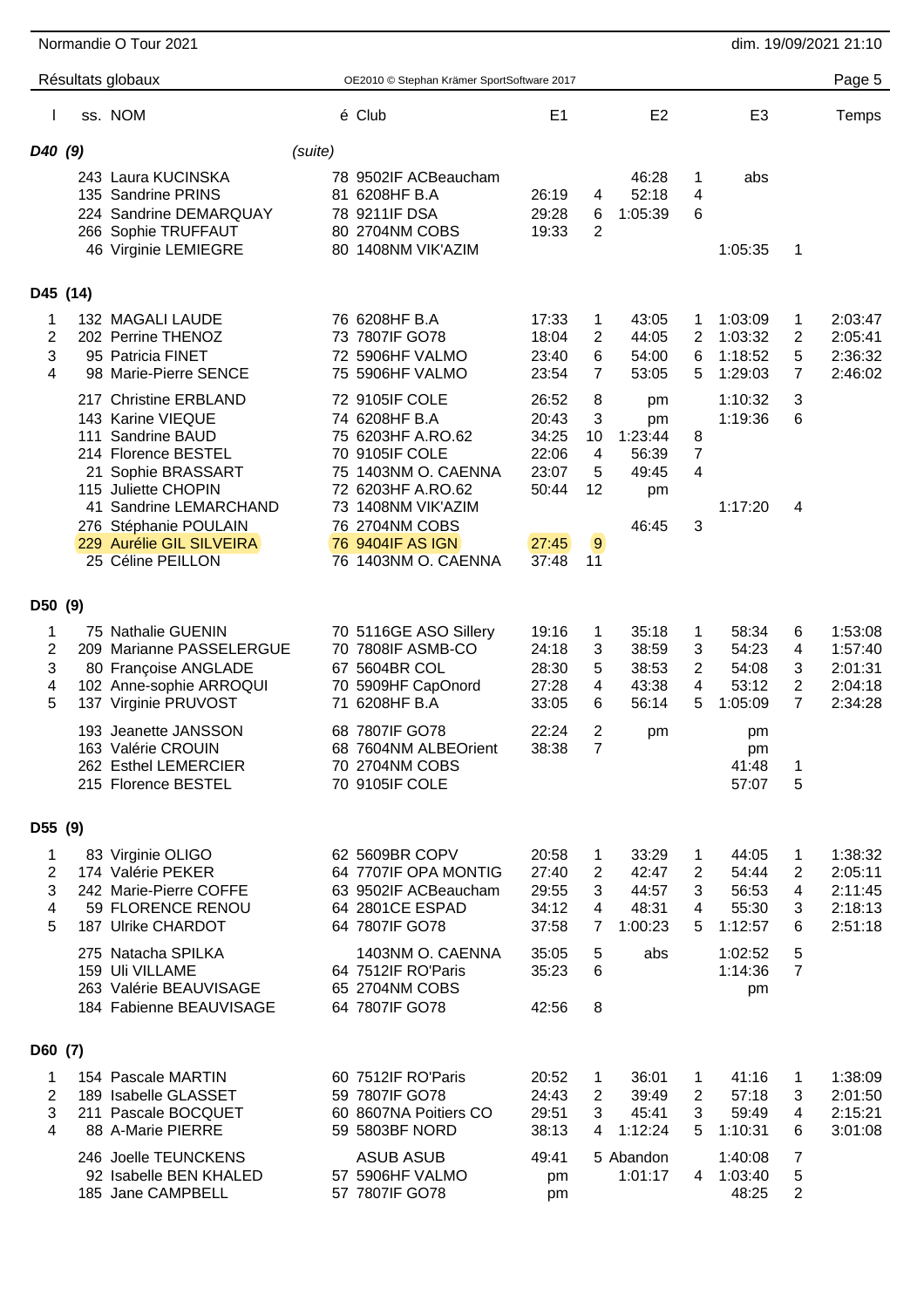|                     |                      | Normandie O Tour 2021                                                                   |                                                                          |                               |                     |                                      |                          |                                        |                     | dim. 19/09/2021 21:10         |
|---------------------|----------------------|-----------------------------------------------------------------------------------------|--------------------------------------------------------------------------|-------------------------------|---------------------|--------------------------------------|--------------------------|----------------------------------------|---------------------|-------------------------------|
|                     |                      | Résultats globaux                                                                       | OE2010 © Stephan Krämer SportSoftware 2017                               |                               |                     |                                      |                          |                                        |                     | Page 6                        |
|                     |                      | ss. NOM                                                                                 | é Club                                                                   | E1                            |                     | E <sub>2</sub>                       |                          | E <sub>3</sub>                         |                     | Temps                         |
| D65 (6)             |                      |                                                                                         |                                                                          |                               |                     |                                      |                          |                                        |                     |                               |
| 1<br>2<br>3         |                      | 177 Ariane TESSIER<br>86 Catherine DOUMET<br>138 Marcelline RIMETZ<br>210 Guyonne PETIT | 54 7709IF USM/CO<br>55 5803BF NORD<br>52 6208HF B.A<br>54 7808IF ASMB-CO | 33:16<br>33:54<br>42:10<br>pm | 2<br>3<br>4         | 53:50<br>1:05:10<br>1:52:29<br>39:52 | 2<br>3<br>4<br>1         | 1:10:15<br>1:08:41<br>1:34:34<br>52:50 | 4<br>3<br>6<br>1    | 2:37:21<br>2:47:45<br>4:09:13 |
|                     |                      | 73 Dominique RUFFIER<br>273 Michelle CALANDOT                                           | 56 4504CE ASCO ORLE<br>1403NM O. CAENNA                                  | 32:27                         | 1                   |                                      |                          | 1:04:28<br>1:11:40                     | 2<br>5              |                               |
| D70 (4)             |                      |                                                                                         |                                                                          |                               |                     |                                      |                          |                                        |                     |                               |
| 1<br>2<br>3         |                      | 206 Madeleine DIEUDONNE<br>62 Francoise FRANTZ<br>212 Bernadette ETIENNE                | 47 7808IF ASMB-CO<br>47 2904BR Quimper 29<br>50 8807GE LO Sanchey        | 23:21<br>25:21<br>41:32       | 1<br>2<br>4         | 49:24<br>1:04:05<br>1:15:37          | 1<br>$\overline{2}$<br>3 | 53:36<br>1:12:42<br>1:35:26            | 1<br>2<br>4         | 2:06:21<br>2:42:08<br>3:32:35 |
|                     |                      | 65 Monique CABON                                                                        | 50 2999BR INDIVIDUEL                                                     | 32:29                         | 3                   |                                      |                          | 1:12:57                                | 3                   |                               |
| D <sub>18</sub> (3) |                      |                                                                                         |                                                                          |                               |                     |                                      |                          |                                        |                     |                               |
| 1                   |                      | 114 Clémence CHOPIN                                                                     | 04 6203HF A.RO.62                                                        | 32:52                         | 2                   | 1:18:39                              | 2                        | 1:40:26                                | 1                   | 3:31:57                       |
|                     |                      | 196 Mélissa JOLLY-JANSSON<br>129 COLINE FUMERY                                          | 04 7807IF GO78<br>04 6208HF B.A                                          | 20:32<br>abs                  | 1                   | 50:12<br>abs                         |                          | 1 Abandon                              |                     |                               |
| D <sub>16</sub> (7) |                      |                                                                                         |                                                                          |                               |                     |                                      |                          |                                        |                     |                               |
| 1<br>2              |                      | 6 Elsa POULAIN<br>124 Norah CLABAUX                                                     | 06 2704NM COBS<br>06 6208HF B.A                                          | 11:48<br>13:21                | 1<br>$\overline{2}$ | 32:20<br>36:05                       | 1<br>$\overline{2}$      | 48:31<br>50:52                         | 1<br>2              | 1:32:39<br>1:40:18            |
| 3<br>4<br>5         |                      | 99 Romane SENCE<br>3 Emma MARCHAND<br>7 Justine POULAIN                                 | 06 5906HF VALMO<br>05 2704NM COBS<br>05 2704NM COBS                      | 14:20<br>14:56<br>13:21       | 4<br>5<br>2         | 38:06<br>40:01<br>42:28              | 4<br>5<br>6              | 59:21<br>1:03:08<br>1:06:21            | 4<br>5<br>6         | 1:51:47<br>1:58:05<br>2:02:10 |
|                     |                      | 9 Agathe TISSANDIER<br>27 Lucie PEILLON                                                 | 05 2704NM COBS<br>06 1403NM O. CAENNA                                    | 21:44                         | 6                   | 36:52                                | 3                        | 55:10                                  | 3                   |                               |
|                     | D <sub>14</sub> (12) |                                                                                         |                                                                          |                               |                     |                                      |                          |                                        |                     |                               |
| 1                   |                      | 77 Laura MARTIN                                                                         | 08 5402GE SCAPA NA                                                       | 12:29                         | 2                   | 22:54                                | 1                        | 37:12                                  | 2                   | 1:12:35                       |
| 2<br>3              |                      | 197 Sonia JOLLY-JANSSON<br>127 Sasha FLANDRIN                                           | 07 7807IF GO78<br>07 6208HF B.A                                          | 13:43<br>11:18                | 3<br>1              | 24:55<br>31:25                       | $\overline{2}$<br>4      | 38:24<br>35:11                         | 3<br>1              | 1:17:02<br>1:17:54            |
| 4                   |                      | 141 Anna VERNEAU                                                                        | 07 6208HF B.A                                                            | 14:37                         | 4                   | 26:16                                | 3                        | 40:15                                  | 4                   | 1:21:08                       |
| 5<br>6              |                      | 14 Habygaël DESTREZ<br>195 Emma JOLLY-JANSSON                                           | 08 0207HF VervinsO<br>07 7807IF GO78                                     | 16:09<br>19:06                | 5<br>6              | 31:57<br>34:27                       | 5<br>6                   | 46:26<br>52:11                         | 5<br>$\overline{7}$ | 1:34:32<br>1:45:44            |
| 7                   |                      | 1 Emilie JAMET                                                                          | 08 2704NM COBS                                                           | 24:37                         | 8                   | 45:03                                | 8                        | 1:01:48                                | 10                  | 2:11:28                       |
| 8<br>9              |                      | 151 Léonie VAUCEL<br><b>48 AMANDINE GATINEAU</b>                                        | 07 7205PL LMA 72<br>07 2801CE ESPAD                                      | 24:49<br>27:49                | 9<br>10             | 42:20<br>51:06                       | $\overline{7}$<br>9      | 1:08:23<br>56:44                       | 11<br>9             | 2:15:32<br>2:15:39            |
|                     |                      | 13 Emmy DESTREZ                                                                         | 07 0207HF VervinsO                                                       | 19:54                         | $\overline{7}$      | pm                                   |                          | 56:36                                  | 8                   |                               |
|                     |                      | 2 Emilie LANGEVIN<br>44 Juliette LEMIEGRE                                               | 2704NM COBS<br>08 1408NM VIK'AZIM                                        | 47:25                         | 11                  | 52:14                                | 10                       | 51:05                                  | 6                   |                               |
| D12(3)              |                      |                                                                                         |                                                                          |                               |                     |                                      |                          |                                        |                     |                               |
|                     |                      | 123 Emma CLABAUX<br>20 Eryne BRASSART<br>29 Sophie PEILLON                              | 09 6208HF B.A<br>09 1403NM O. CAENNA<br>09 1403NM O. CAENNA              | pm<br>14:53<br>31:30          | 1<br>$\overline{2}$ | 24:03<br>16:19                       | 2<br>1                   | 21:30                                  | 1                   |                               |
| D10(1)              |                      |                                                                                         |                                                                          |                               |                     |                                      |                          |                                        |                     |                               |

4 Adèle MILEO 12 2704NM COBS pm